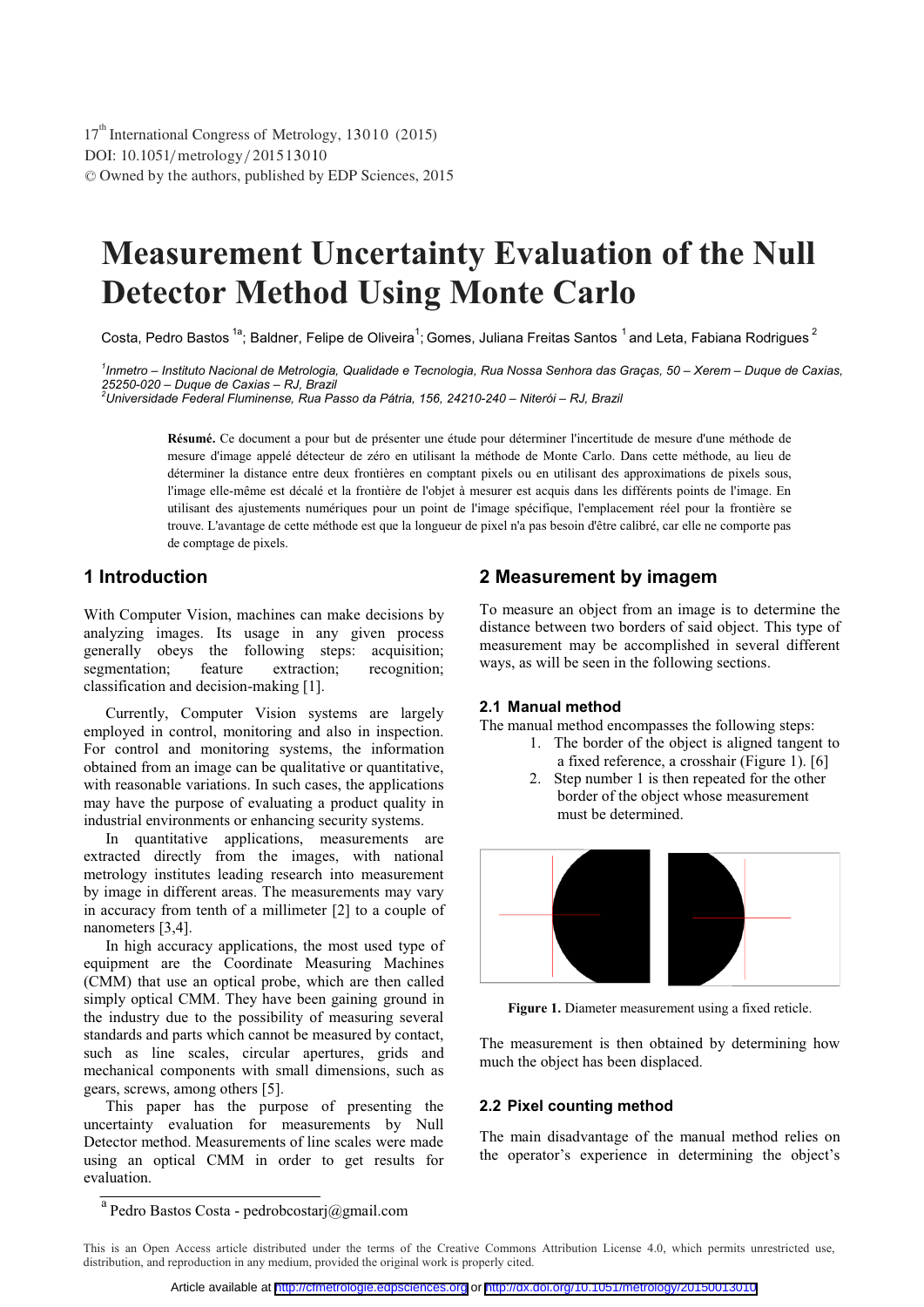border which is then directly tied to the accuracy and the error due to the crosshair thickness.

One way of eliminating the operator's influence is by using the pixel counting method [7]. In this method the measurement does not use a fixed reference in the image, but instead how much the object was displaced plus the difference between the two positions in the image, as can be seen in the example of figure 2.

The following steps are required in order to extract a measurement using the pixel counting method:

- 1. From the first image the position for the border of the image and the displacement are acquired.
- 2. The same procedure of step number 1 is repeated in the object's other extremity.



**Figure 2.** Diameter measurement by counting pixels.

The result of the measurement is given by adding to the displacement of the object in the two images (the Pixel Distance in figure 2) the distance between the object's border in both images. This distance has the pixel as a measurement unit, and, to obtain it in the proper length unit the pixel must be calibrated. This is achieved by using a dimensional standard with known uncertainties, which will, thus, add another contribution for the object's uncertainty of measurement.

## **3. Null Detector Method**

#### **3.1 Measurement system**

The Null Detector was used with the measurement system for line scales of the Dimensional Metrology Laboratory (Lamed) of the Brazil's National Institute of Metrology, Quality and Technology (Inmetro).

The system comprises a coordinate measuring machine with an optical measurement system, as shown in figure 3.



**Figure 3.** Measurement system for line scales.

In this system, the standard is placed on the displacement table and aligned in relation to an interferometric laser. The displacements of the table are measured by the laser and are seen, at the same time, through the microscope with a magnification of up to 400x. The images seen through the microscope are then acquired by a CCD camera.

#### **3.2 Null detector**

The objective of the measurements with this new methodology is to eliminate the uncertainty contribution regarding the pixel calibration as means of decreasing the measurement uncertainty as a whole for image measurement.

This methodology is an enhancement of the manual measurement previously described in item 2. However, instead of having an operator manually position the extremities of the object on the crosshair show in the screen (which was the main disadvantage of said method), these extremities are numerically projected to a fixed point.

For each of the object's extremities, a sequence of images is acquired, each in a different position. From every image the information for displacement and border position are extracted. With this set of data, two graphs can be ploted for pixel x displacement, one for each extremity. The sequence of points must be then fitted linearly, generating equations of the type  $L = a \cdot p + b$ where position *L*, in millimeters, is to be determined for a fixed value of  $p$ , in pixel, that will be used on the two fitted equations that were calculated. The difference between the values of *L* for the equations of both extremities is the measurement result.

#### **3.3 Measurement procedure**

A procedure has been designed to evaluate the Null Detector's performance by measuring a line scale of 5 mm with 1 mm as the smallest division.

For this procedure, the distances between the points of 1 mm, 2 mm, 3 mm, 4 mm e 5 mm will be measured with reference to the 0 mm point.

As stated in item 3.2, measurement with the Null Detector consists of acquiring a sequence of images. Five images were used for this test and, consequentially, five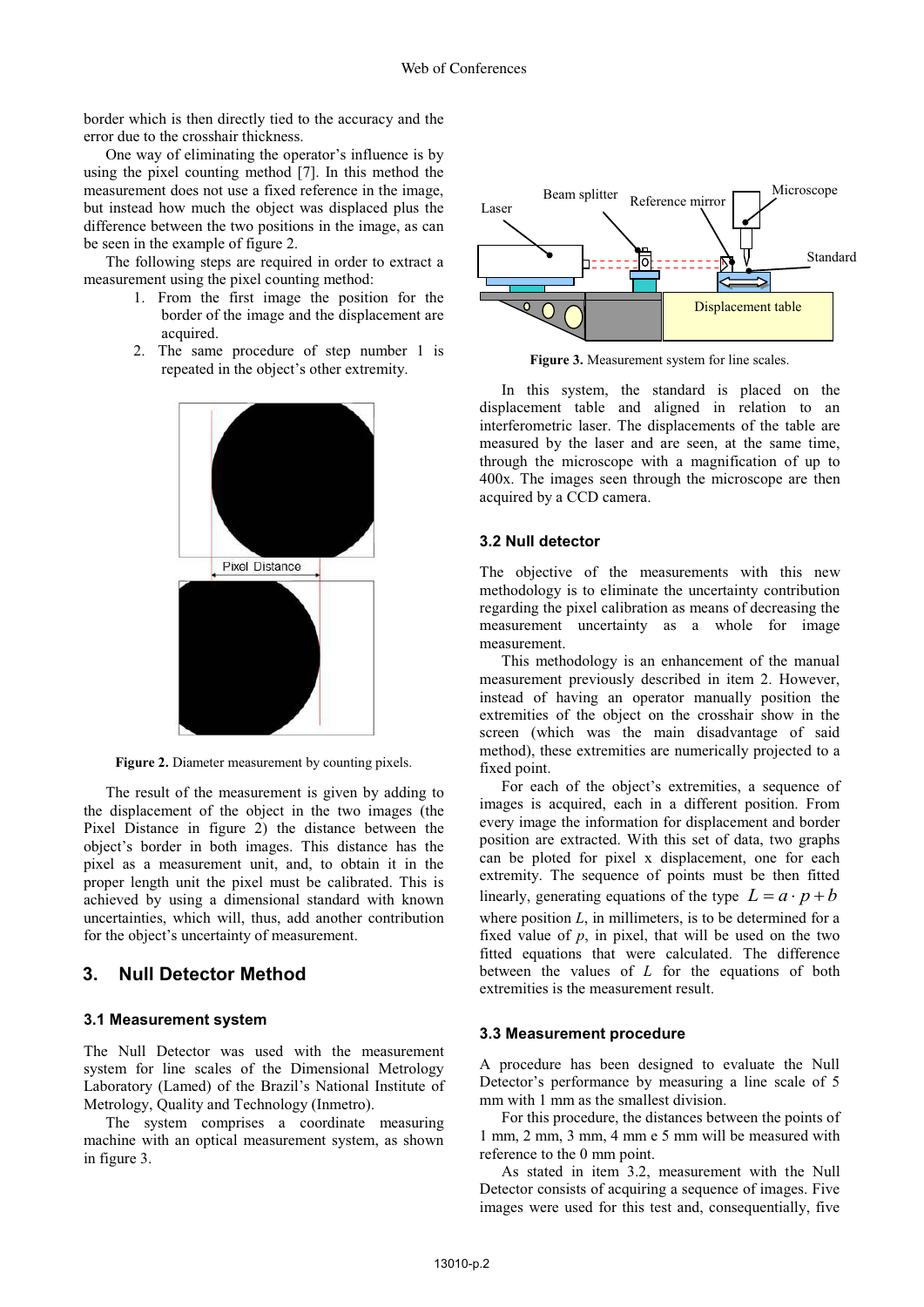values for the displacement. When measuring the line scale, this procedure is repeated for each of the distances being measured. Thus, for every image both the pixel value for the center of the mark of the scale and the displacement value for the interferometric laser are extracted.

During measurement, five images are acquired and five displacement values are registered for the point of 0 mm. This is then repeated for all the other points, from 1 mm to 5 mm.

Equations for the displacement in function of the pixel value are interpolated for every measured point using the least squares method, obtaining:

$$
\begin{cases}\nL_0 = a_0 + b_0 \cdot p \\
L_1 = a_1 + b_1 \cdot p \\
\vdots \\
L_5 = a_5 + b_5 \cdot p\n\end{cases} (1)
$$

Where the indexes *0, 1, ..., 5* refer to the traces of the scale and the value of p is the point in the image chosen sit gat all the lengths are projected to it.

The graph below, in figure 4, shows the five curves obtained in one measurement cycle.



Figure 4. Graph of the points with the equations found for all the measured points.

Lastly, the lengths for the line scale are calculated by the difference between each calculated value of *L* and the value of  $L_0$ , which is used as a reference.

For measurements made following this procedure the following results were obtained:

**Table 1.** Measurement results obtained for the 5 mm line scale calibration.

| Points         | Standard<br>Deviation<br>(nm) | Repeatability<br>(nm) |
|----------------|-------------------------------|-----------------------|
| $1 \text{ mm}$ | 119                           |                       |
| $2 \text{ mm}$ | 242                           |                       |
| $3 \text{ mm}$ | 219                           |                       |
| 4 mm           | 279                           |                       |
| $5 \text{ mm}$ | 323                           |                       |

## **4. Uncertainty evaluation**

In short what was presented in the previous section, one measure distance on the scale is calculated by the difference between two lengths, as shown below.

$$
\Delta L = L_i - L_0 \tag{2}
$$

Where  $L_i$  is any scale mark and  $L_0$  the reference mark. Each *L* is obtained from the equation 1.

To determine the uncertainty an investigation was carried out into all sources of influence in the calculation of the values of *L*, as indicated in table 2.

**Table 2.** Parameters used for the simulation.

|                                      | <b>PDF</b> | Parameters of PDF                                                          |  |
|--------------------------------------|------------|----------------------------------------------------------------------------|--|
| Distance<br>measured by<br>the laser | Normal     | $\mu$ = measured position<br>$s = 15$ nm                                   |  |
| Edge<br>detection                    | Uniform    | $+a =$ edge on the image $+ 0.5$<br>$-a =$ edge on the image $-0,5$        |  |
| $L_0$                                |            |                                                                            |  |
| Distance<br>measured by<br>the laser | Normal     | $\mu$ = measured position<br>$s = 15$ nm                                   |  |
| Edge<br>detection                    | Uniform    | $+a =$ edge on the image $+ 0.5$<br>$-a =$ edge on the image $-0.5$        |  |
| Repeatability                        | Normal     | $\mu$ = measurement average<br>$s =$ measurement repeatability (table<br>1 |  |

The Monte Carlo simulation was performed for each of the points measured on the scale, changing only the repeatability of their respective values, shown in Table 1.

The results were obtained after the simulation performed with  $2.10<sup>5</sup>$  iterations.

The graph below is the histogram of simulation for the 1 mm length. The histograms for 2 mm, 3 mm, 4 mm and 5 mm were similar to this graph.



**Figure 5.** Histogram for 1 mm simulation.

The uncertainties were obtained determining the standard deviation for the resulting distributions of the simulations. To obtain a probability of coverage of 95%